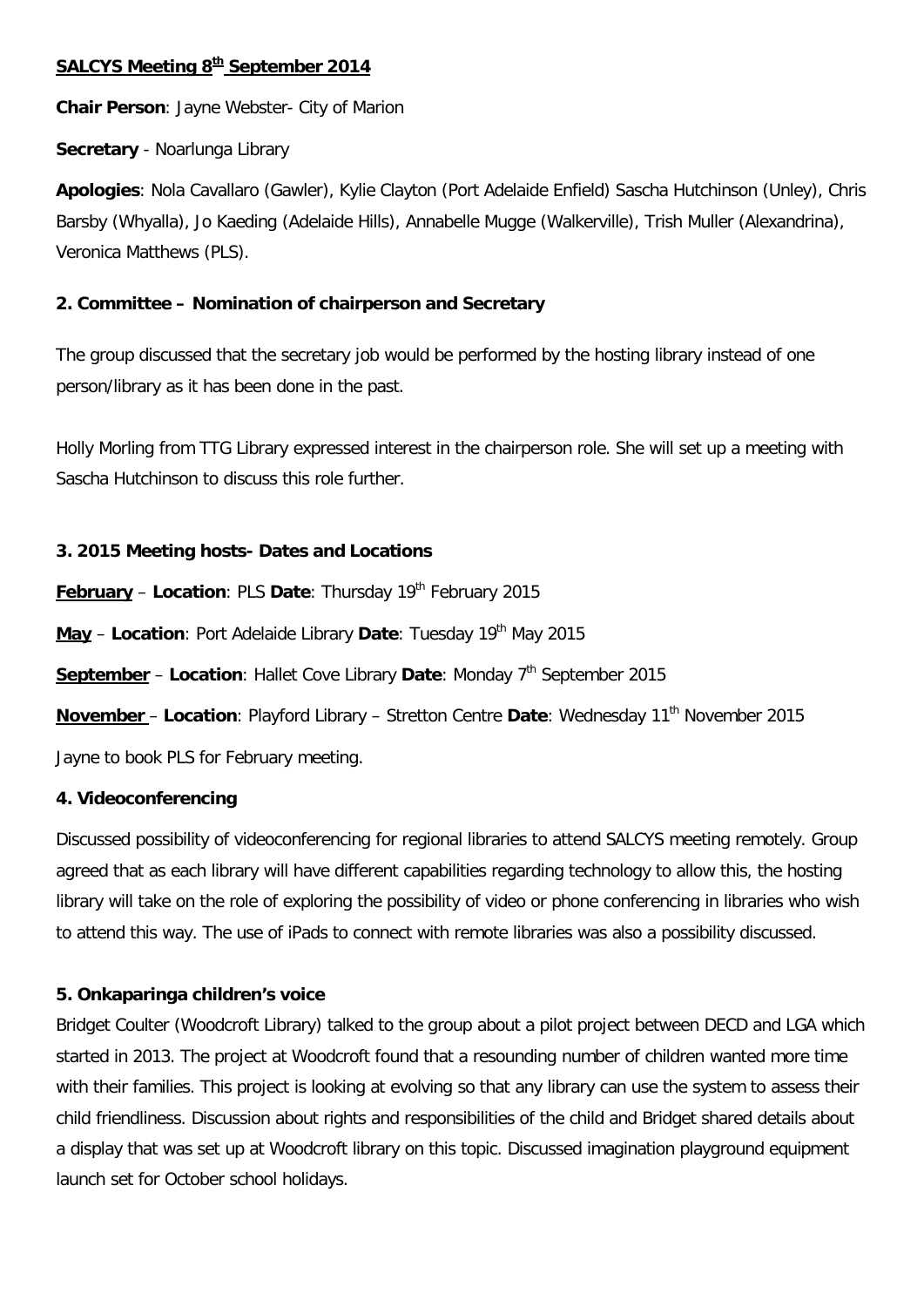### **6. One Intake**

Discussion around changes to cut off age for starting school. The group discussed current/future increases in numbers to storytime session due to this, particularly in the older nearly school ready age. Discussion about managing behaviours and sessions with increasing numbers and libraries shared their tips and experiences.

### **7. LBBC -2015 Packs –** Michelle Littleboy

Michelle brought along the materials to demonstrate what will be in the new LBBC packs next year as well as the new Toddler packs that will be launched. The bag shape has changed to a smaller, more manageable size for children and goes back to the black colour from a few years ago. These new packs will require packing shortly (10-15 November) so please volunteer your time if you can assist, with distribution set for December. There is no embargo on giving them out so if you have no supplies of current stock, once you have received your new delivery, you are able to start distributing to your families. Please keep a record of pack dist. to monitor how many packs are being given out.

As there will be double the amount of bags coming – 22K each (both the standard and the new toddler packs), space/storage is going to potentially be problematic for some/all library services. Advice from Michelle is to discuss this issue in advance with your TLs to work out the best strategy/solution for your library.

Michelle also recommends utilising the SALCYS Facebook page, where possible to communicate with each about sharing packs/resources between libraries.

Michelle spoke about how at the recent Baby Expo, many many families were unaware about LBBC and its resources so keep promoting to your families during your sessions.

Next year will be the 10 year anniversary of LBBC and there will be a big promotional push to promote this.

Inside the new packs, there will be a lovely new addition; a keepsake called MY BOOK OF BOOKS for families to keep a record of their child's favourite books. Super cute.

Don't forget to put in your library's relevant brochures for your sessions into the packs as well as any other information you would like your families to have.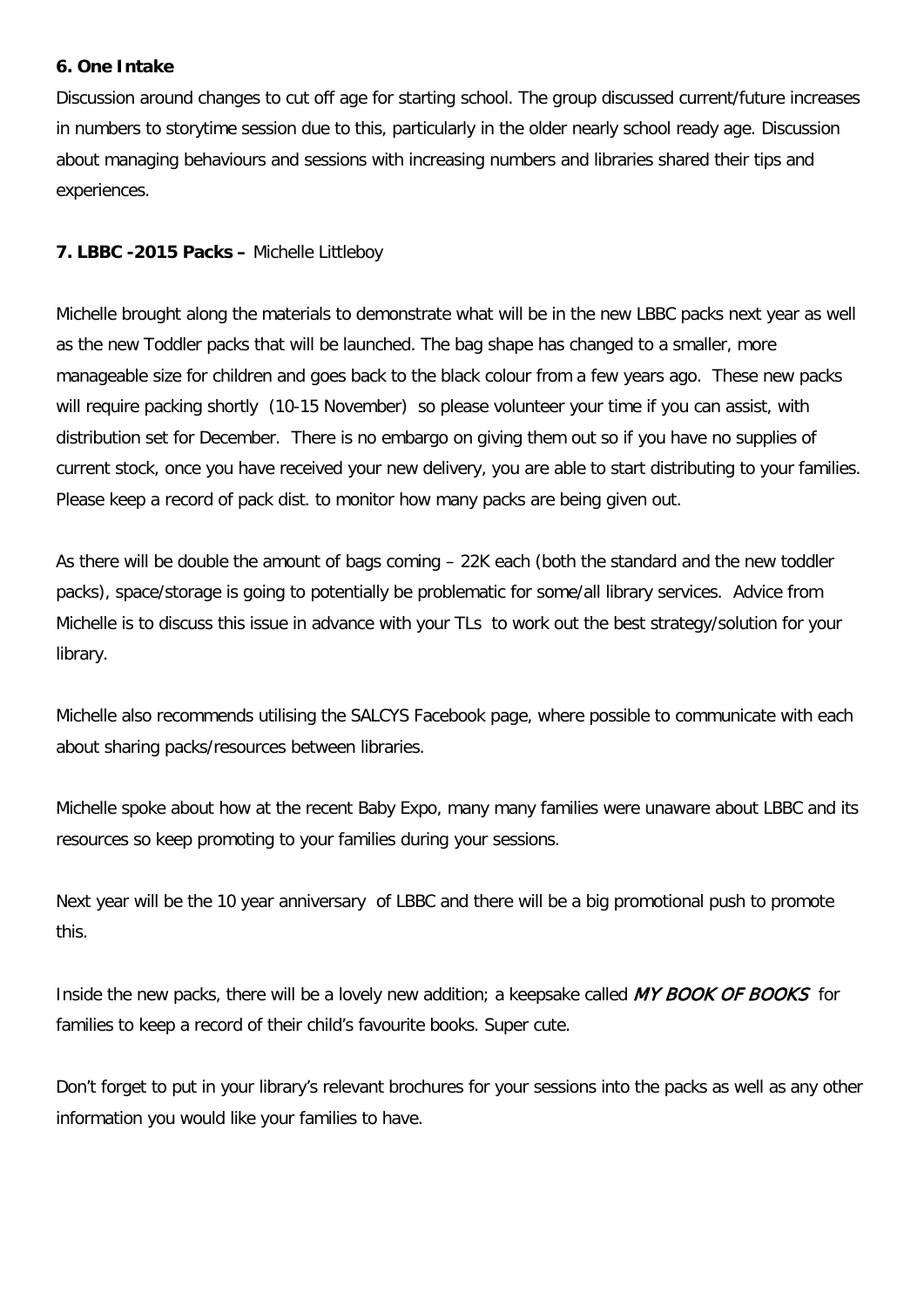#### **LBBC continued**

Building Foundations Workshop – LBBC are hoping to expand the website to include instructional sessions for practitioners, and are seeking volunteers to video their sessions to put on the website for sharing (professional only – not for public viewing).

LBBC looking at a resources tab for the website and looking at producing tip sheets for parents.

### **8. GRUG – Promotional opportunity for public libraries -** Holly Marling, TTG

Discussion around promoting the Grug performance and what is the incentive to promote it without freebies etc. Where do we draw the line on what we promote in relation to other organisations (particularly those that charge) that are not directly connected to libraries.

### **9. Minecraft – the journey so far –** Angela Berney, Onkaparinga – Woodcroft

Angela discussed the licenses for Minecraft and that it sits on its own server.

The kids in the group brought along their own devices for the first session but it didn't work well with the WiFi network so now use the computer suite for their club.

Many of the children are very well versed in all things Minecraft but what has been gratifying is seeing the children mentoring others in the group and helping them to move forward in the game. The groups are split up and spend equal time doing paper craft activities as well as computer time. Angela will send out her PowerPoint presentation to those who are interested. Contact Angela on [angber@onkaparinga.sa.gov.au](mailto:angber@onkaparinga.sa.gov.au) for more info.

Minecraft can be incorporated into lots of different areas, ie archaeology, so the library links and event opportunities are immense in connection to the game.

Minecraft clubs are a brilliant way to engage with young people and seek their input into their library in a friendly environment. It is also a great opportunity to teach net etiquette and cyber safety with young people without being officious and preachy.

The group at Woodcroft seems to have an equal gender split with the average age being 10-12 years old. It works well for catering towards children with special needs, particularly those that struggle to communicate effectively face to face.